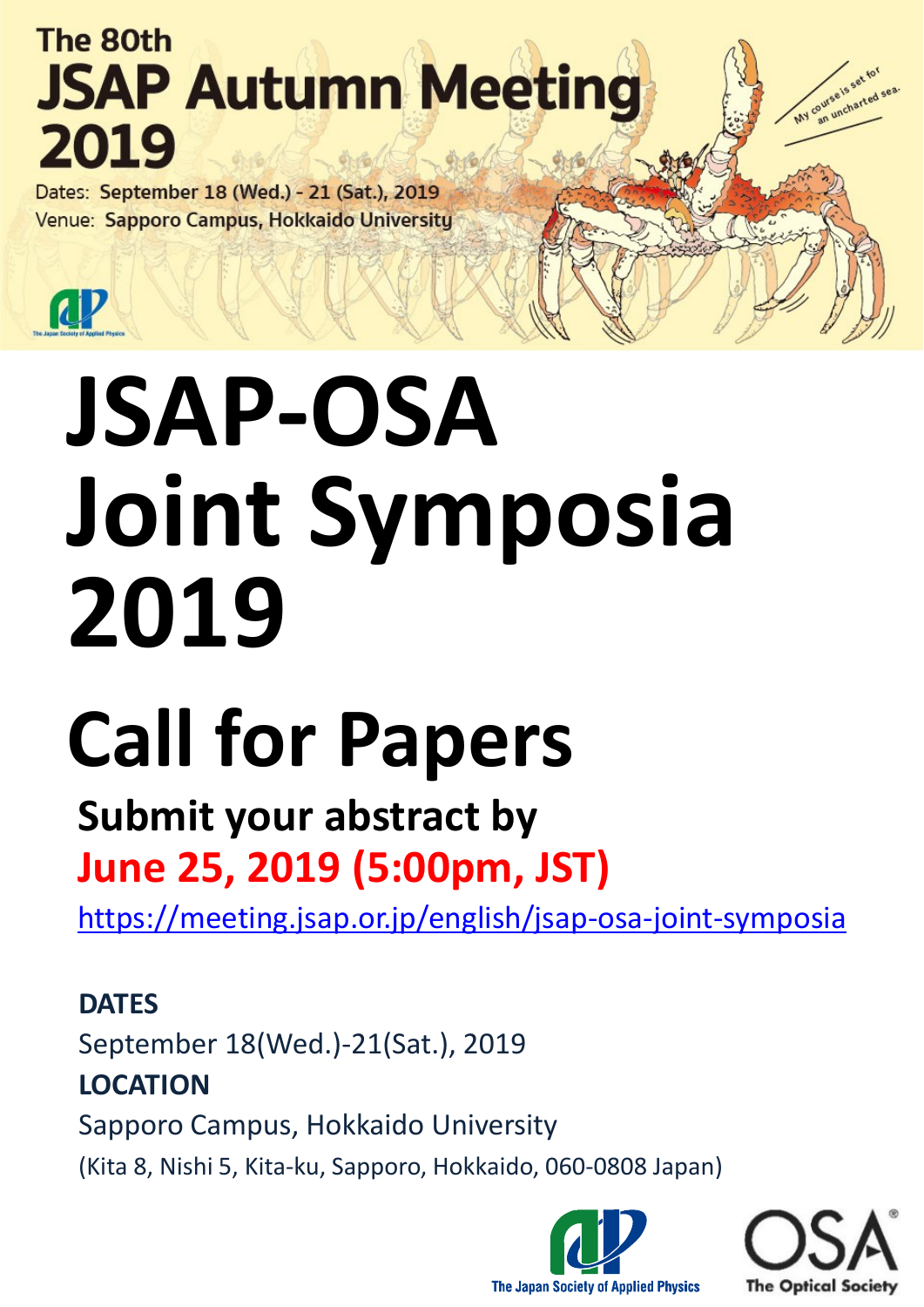### **Papers are solicited in the following areas.**

| Session                                                                               | <b>Topics</b>                                                                                                                                                                                                                                                                                                                                               |  |
|---------------------------------------------------------------------------------------|-------------------------------------------------------------------------------------------------------------------------------------------------------------------------------------------------------------------------------------------------------------------------------------------------------------------------------------------------------------|--|
| <b>Plasmonics and Nanophotonics</b>                                                   | <b>Enhanced spectroscopies</b><br>Plasmonic nanospectroscopy and nanoimaging<br>Plasmonic antennas: design and fabrication<br>Plasmonic devices, circuits and waveguides<br>Metamaterials<br>Nanobio spectroscopy, microscopy, and imaging<br><b>Biosensors</b>                                                                                             |  |
| <b>Photonics Devices, Photonic Integrated</b><br><b>Circuit and Silicon Photonics</b> | Semiconductor active and passive devices<br>Photonic integrated circuit<br>Silicon photonics<br>Planer lightwave circuit<br><b>Optical fibers</b><br>Applications using photonic devices                                                                                                                                                                    |  |
| <b>Ultrafast Optics and Laser Processing</b>                                          | Ultrashort-pulse generation, characterization<br>Ultrashort-pulse laser technology and applications, frequency comb<br>High-power laser systems<br>Ultrafast, high-field phenomena<br>Application of laser to material processing and manipulation<br>Material modification by strong light fields<br>Material synthesis and device fabrication using laser |  |
| <b>Information Photonics</b>                                                          | Digital holography, computer-generated holography, and holographic memory<br>Three-dimensional imaging and display<br>Computational imaging and display<br>Aerial display<br>Multispectral imaging<br>Polarimetric imaging<br>Adaptive optics<br>Machine learning                                                                                           |  |
| <b>Terahertz Photonics</b>                                                            | THz generation and detection<br>THz optical elements (waveguides, metamaterials, photonicrystals)<br>THz systems (spectroscopy, imaging, sensing)<br>THz chemistry & biology<br>THz application (communication, non-destructive testing and so on)<br>Others                                                                                                |  |
| <b>Quantum Optics and Nonlinear Optics</b>                                            | Quantum information and processing<br>Quantum communication<br>Quantum metrology<br>Quantum devices<br>Quantum matter<br>Nonlinear frequency conversion<br>Nonlinear optical phenomena and multiphoton processes<br>Ultrafast nonlinear optics<br>Nonlinear fiber optics<br>Nonlinear optical materials                                                     |  |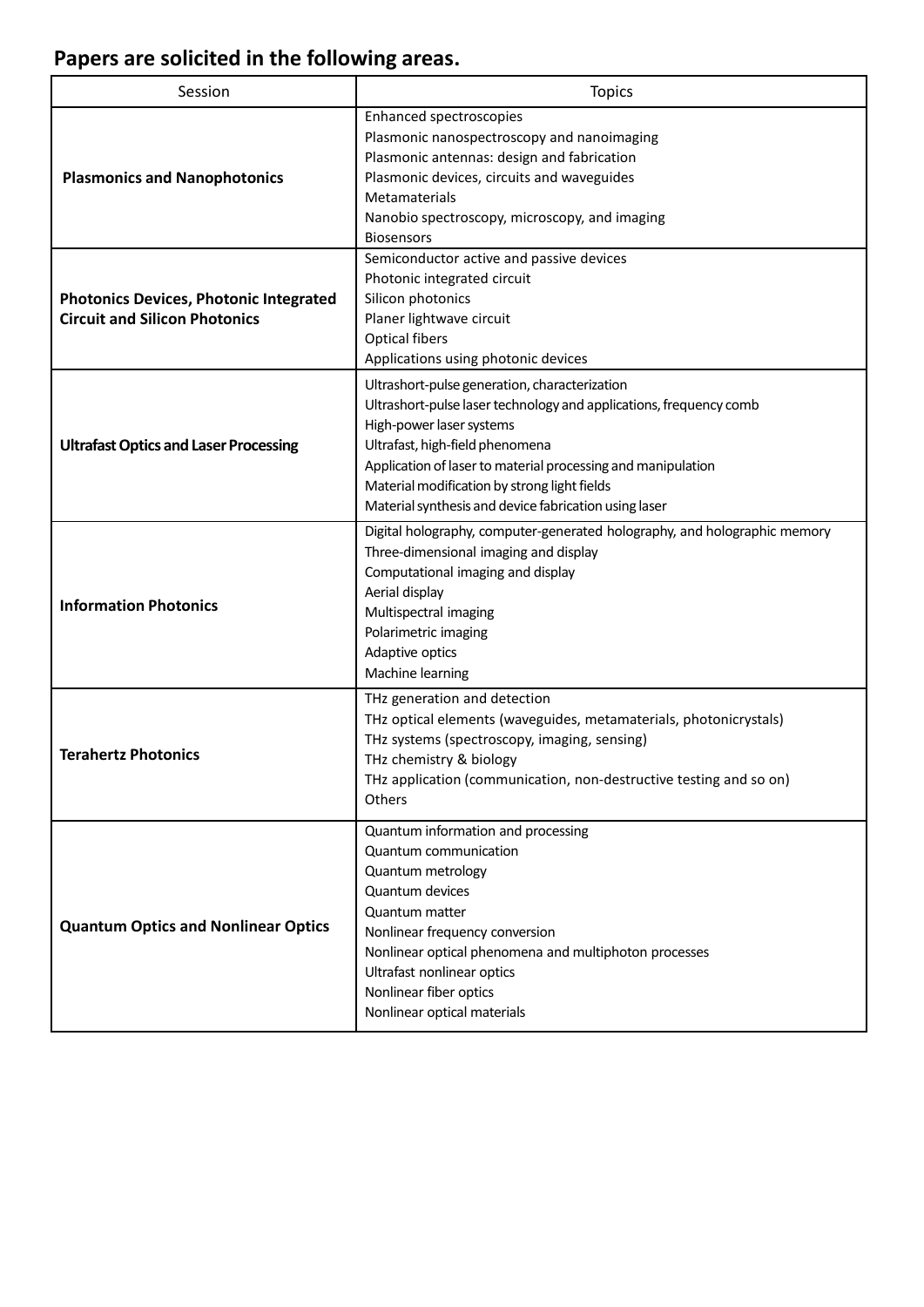#### **Notes**

All presentations in the joint symposia must be in English.

All the speakers must be a member of either JSAP, OSA or JSAP's partner societies\*.

\*JSAP's partner societies; American Physical Society (APS), European Optical Society (EOS), European Physical Society (EPS), Institute of Physics (IOP), Korean Physical Society (KPS), Optical Society (OSA), Optical Society of Japan (OSJ), Optical Society of Korea (OSK), Physics Education Society of Japan (PESJ), Physical Society of Republic of China (PSROC), French Physical Society (SFP), International Society for Optical Engineering (SPIE) and Taiwan Photonics Society (TPS)

#### **Travel Award**

Student speakers from abroad are invited to apply for travel awards.

The purpose of the awards is to encourage greater participation from abroad and to make our symposia diverse and vibrant. The awardees will be selected by the program committee. The quality of the abstract will be one of the criteria to evaluate the application.

Travel awards will be distributed as reimbursements upon submission of receipts.

#### **Please apply from online.**

**<https://pro.form-mailer.jp/fms/8a1c2d8e167053>**

#### **Application Deadline: June 27 (Thu.), 2019**

#### **Registration Fees**

| <b>Category</b>                      | <b>Advance</b> | <b>Onsite</b> |
|--------------------------------------|----------------|---------------|
| JSAP Regular Member/OSA Member       | 12,000 JPY     | 18,000 JPY    |
| Student (Member/Non-member)          | 3,000 JPY      | 5,000 JPY     |
| JSAP Senior Member*                  | 4,000 JPY      | 7,000 JPY     |
| Member of JSAP's Partner Societies** | 12,000 JPY     | 18,000 JPY    |
| Non-Member                           | 23,000 JPY     | 30,000 JPY    |

\*JSAP members of over 60 years age without a regular job. Need application to become Senior Member. \*\*JSAP's partner societies; American Physical Society (APS), European Optical Society (EOS), European Physical Society (EPS), Institute of Physics (IOP), Korean Physical Society (KPS), Optical Society (OSA), Optical Society of Japan (OSJ), Optical Society of Korea (OSK), Physics Education Society of Japan (PESJ), Physical Society of Republic of China (PSROC), French Physical Society (SFP), International Society for Optical Engineering (SPIE) and Taiwan Photonics Society (TPS)

## **Register at:**

<https://meeting.jsap.or.jp/english/registration>